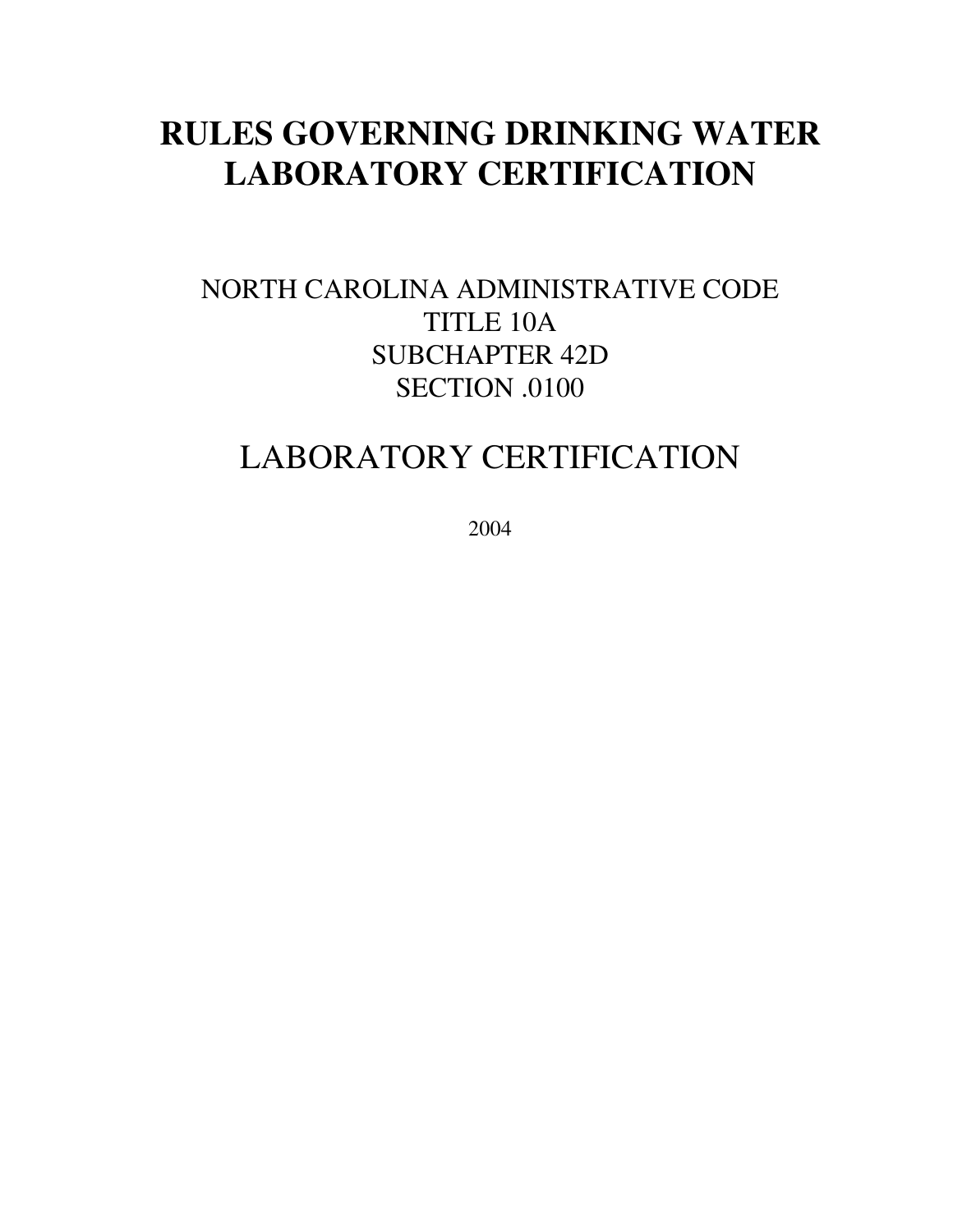#### **SUBCHAPTER 42D - CERTIFICATION AND IMPROVEMENT**

#### **SECTION .0100 - LABORATORY CERTIFICATION**

#### **10A NCAC 42D .0231 SCOPE**

A laboratory wishing to perform analyses of public water systems pursuant to 15A NCAC 18C .1500 shall be certified by the State Laboratory of Public Health and shall meet the minimum requirements for certification contained in Rules .0231 through .0261 of this Section for each test category it wishes to perform. A laboratory may also be certified by the State Laboratory of Public Health if certified by the United States Environmental Protection Agency (EPA).

*History Note: Authority G.S. 130A-315; Eff. December 1, 1991.* 

#### **10A NCAC 42D .0232 NOTICE AND PROCEDURE**

(a) A laboratory seeking certification shall request in writing an application for certification from the State Laboratory of Public Health. The application for certification shall include:

- (1) Name and address of the laboratory and its owner(s) or directors;
- (2) Names and qualifications of the laboratory personnel;
- (3) Test categories for which certification is requested;
- (4) Description of facilities, equipment, and methodologies;

(5) Such other information as the State Laboratory of Public Health deems necessary for certification purposes.

(b) Upon review of the application by a state laboratory certification evaluator, and successful analyses of water performance samples, an on-site visit shall be scheduled to evaluate the laboratory premises.

(c) A written report describing deviations from minimum requirements shall be prepared by the laboratory certification evaluator and submitted to the laboratory director or other responsible person. Within 30 days of receiving the written report, the laboratory shall submit a letter with supporting documents (records, reports, data, purchase orders, or other documents) showing the action taken to comply with the minimum requirements. The letter shall be sent to the laboratory certification evaluator for review.

*History Note: Authority G.S. 130A-315; Eff. December 1, 1991.* 

#### **10A NCAC 42D .0233 CERTIFICATION, CERTIFICATION RENEWAL AND FEES**

(a) The State Laboratory of Public Health shall grant certification for the test categories requested upon finding that a laboratory meets the minimum requirements set forth in this Section.

(b) A laboratory may renew its certification every year by payment of the certification fee by December 1 of the preceding year. A laboratory which renews its certification shall continue to meet the minimum requirements of this Section in accordance with 10A NCAC 42D .0234.

(c) The certificate and information pertaining to certification shall remain the property of the State Laboratory of Public Health and shall be surrendered upon decertification pursuant to Rule .0234 of this Section. All certification information shall be available for public access pursuant to Chapter 132 of North Carolina General Statutes.

(d) The certification fee shall be twenty dollars (\$20.00) per analyte. The minimum and maximum fee per analyte group shall be as set out in G.S. 130A-326(7). The analyte groups are as follows:

- (1) inorganic chemistry;
- (2) organic chemistry I (synthetic organic chemicals);
- (3) organic chemistry II (volatile organic chemicals);
- (4) total coliforms, fecal coliforms, heterotrophic plate count; and
- (5) radiochemistry.

The certification fee shall not be prorated nor refunded. Twenty percent shall be due at the time of the application.

*History Note: Authority G.S. 130A-315; 130A-326; Eff. December 1, 1991; Amended Eff. January 1, 1996; April 1, 1993.*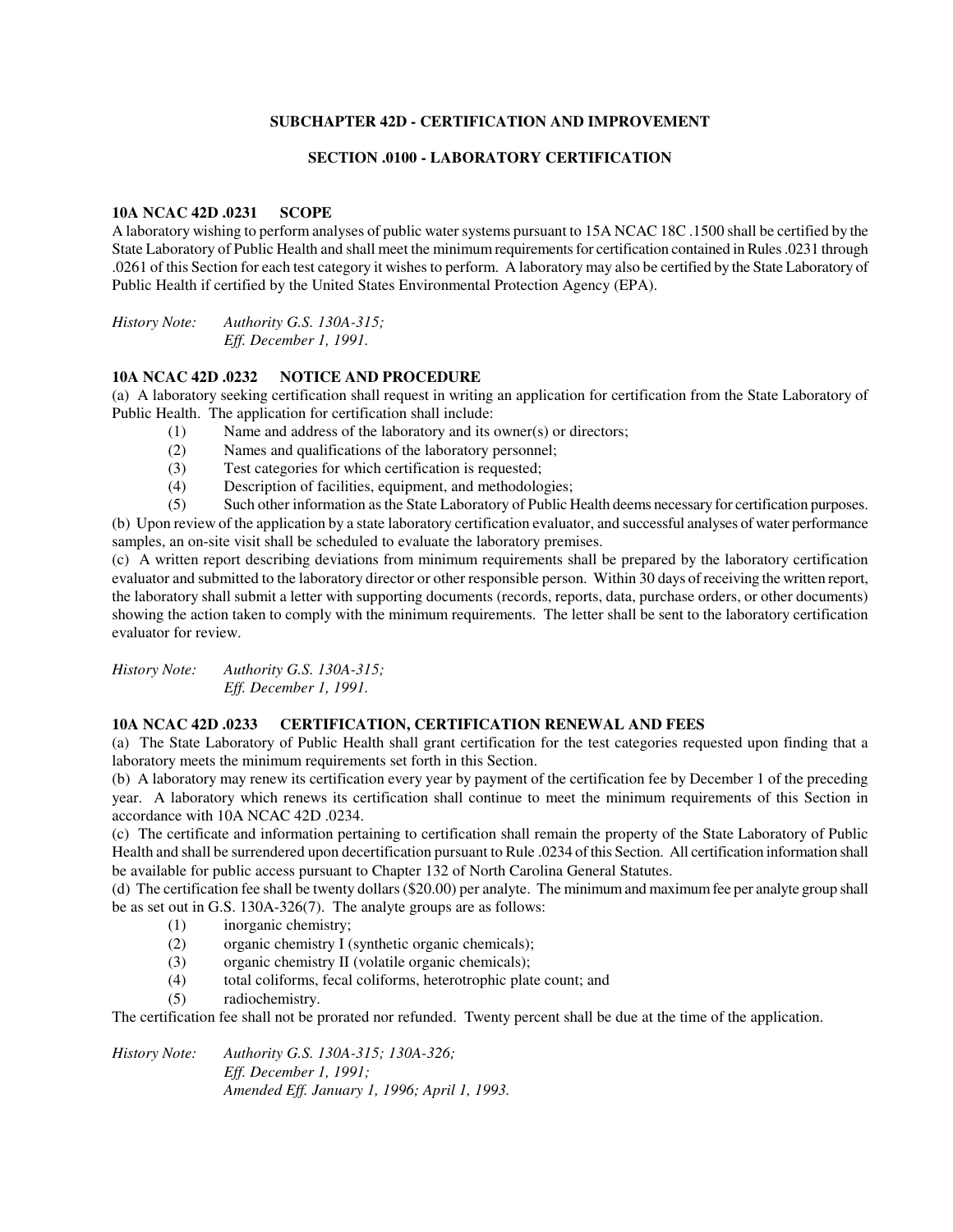#### **10A NCAC 42D .0234 CRITERIA AND PROCEDURES: DECERT./DENIAL/DOWNGRADING**

(a) The State Laboratory of Public Health or its delegate may decertify, downgrade or deny laboratory certification if the laboratory:

- (1) Failed to train or supervise employees in laboratory methodologies required by 15A NCAC 18C .1500;
- (2) Failed to report analytical results of performance evaluation samples or compliance samples or maintain records as required by this Section and the Rules Governing Public Water Supplies in 15A NCAC 18C .1500;
- (3) Failed to maintain facilities and equipment in accordance with the minimum requirements of this Section;
- (4) Failed to notify the certification evaluator within 30 days of major changes such as personnel, equipment, or laboratory location;
- (5) Violated or aided and abetted in the violation of any provisions of the rules of this Section; or

(6) Failed to correctly analyze on-site evaluation performance samples during the initial on-site evaluation. (b) A downgraded laboratory with provisional certification may continue to perform analyses. The provisional status shall continue for at least six months. At the end of the six months the laboratory certification shall be reinstated if the laboratory has made corrections and is in compliance with the minimum requirements for certification. If no corrections have been made the laboratory certification may be revoked.

(c) The State Laboratory of Public Health or its delegate may decertify or deny laboratory certification when a laboratory or its employees have done any of the following:

- (1) Knowingly made false statements on any documents associated with certification;
- (2) Falsified results of analysis;
- (3) Submitted performance evaluation samples used for certification determination to another laboratory for analysis;
- (4) Failed to employ approved laboratory methodology in the performance of the analyses required by 15A NCAC 18C .1500;
- (5) Failed to correctly analyze performance evaluation samples including United States EPA water study, double blind, blind, and on-site samples or report the results within the specified time in accordance with the requirements of 15A NCAC 20D .0243 and .0251;
- (6) Failed to report analytical results of performance evaluation samples or compliance samples or maintain records as required by this Section and the Rules Governing Public Water Supplies in 15A NCAC 18C;
- (7) Failed to satisfy the certification evaluator that the laboratory has corrected deviations identified during the on-site visit within 30 days; or
- (8) Violated or aided and abetted in the violation of any provisions of the rules of this Section.

(d) The State Laboratory of Public Health its delegate shall notify a laboratory of its intent to decertify, downgrade to provisional status or deny certification. The notice shall be in writing and include reasons for the decision and shall be delivered by certified mail.

(e) This Rule shall not preclude informal conferences concerning a decision to decertify, downgrade to provisional status or deny certification.

(f) If a laboratory is denied initial certification for failure to satisfy this Rule, the laboratory may request another evaluation which shall be scheduled between 15 days and 30 days after the initial on-site evaluation. If the laboratory is denied certification during the second on-site evaluation, the laboratory shall satisfy the initial certification criteria as stated in Rule .0232 of this Section before another evaluation is scheduled.

(g) The State Laboratory of Public Health or its delegate may decertify or deny laboratory certification if the laboratory has been decertified by another certifying agency for committing any of the items contained in Subparagraphs (c)(1)-(3) of this Rule.

*History Note: Authority G.S. 130A-315; Eff. December 1, 1991; Amended Eff. January 1, 1996; October 1, 1994; May 1, 1993.* 

#### **10A NCAC 42D .0235 RECERTIFICATION**

(a) A laboratory is eligible for recertification six months after decertification, except in the following instances:

(1) A laboratory which lost certification for false statements on documents, falsified analytical results, or submitted official performance samples to another laboratory, is eligible for recertification one year after decertification. Application for recertification shall be made in the same way as application for certification as contained in Rule .0233 of this Section;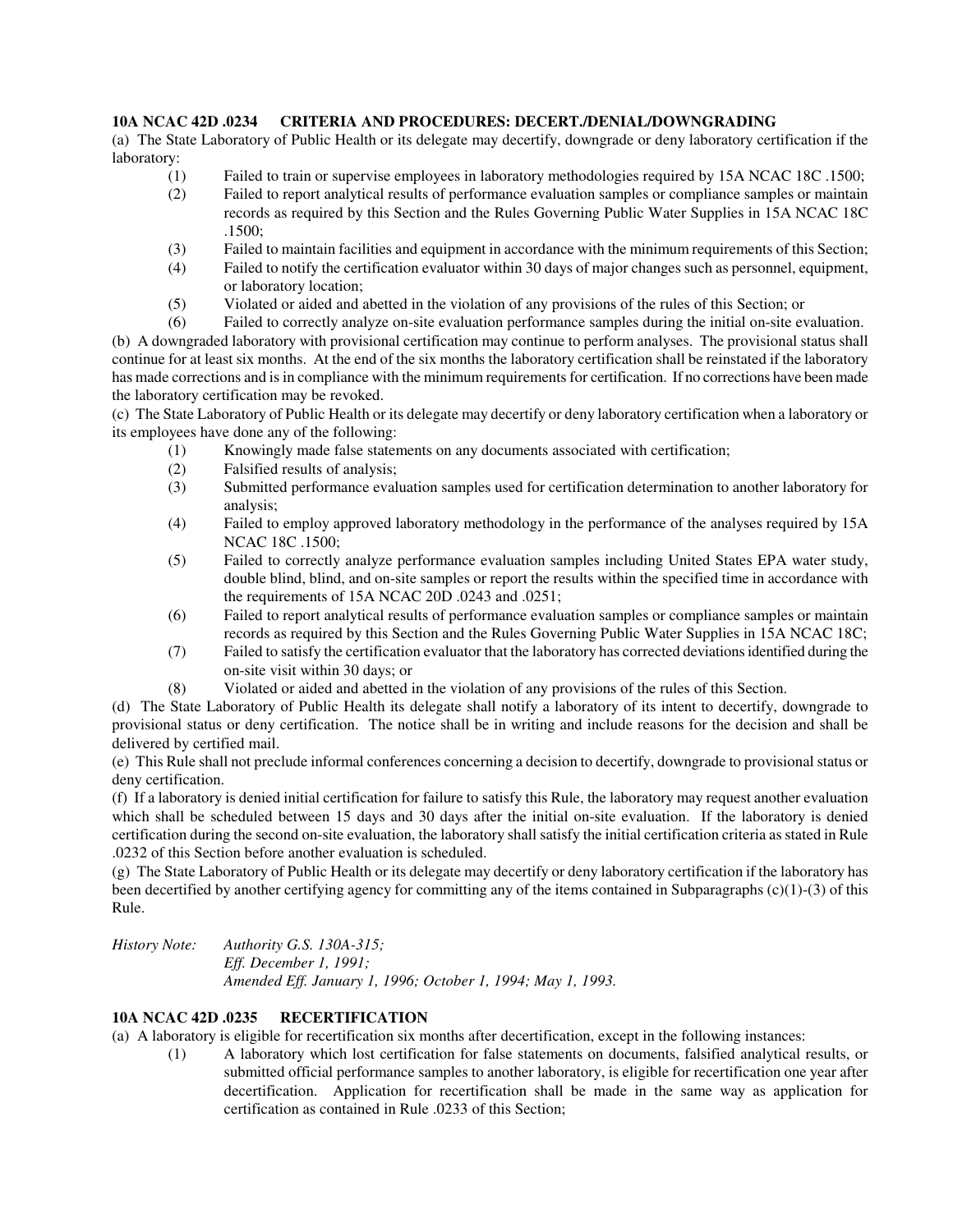(2) A laboratory which lost certification for failure to correctly analyze performance evaluation samples is eligible for recertification 30 days after decertification and after satisfying Rule .0243(b)(4) or .0251(3), or both of this Section.

(b) A laboratory for which certification was not renewed for failure to pay the certification fee by the date required in Rule .0233 of this Section is eligible for recertification 60 days after paying the overdue fee.

*History Note: Authority G.S. 130A-315; 130A-326; Eff. December 1, 1991; Amended Eff. April 1, 1993.* 

#### **10A NCAC 42D .0236 CERTIFICATION OF OUT-OF-STATE LABS**

(a) An out-of-state laboratory shall meet all the following conditions to obtain North Carolina certification to perform analyses for compliance with 15A NCAC 18C .1500:

- (1) The laboratory shall be certified under a program administered by the state in which facility is located or by the United States Environmental Protection Agency (EPA). If a state has no program for certifying drinking water laboratories, an on-site evaluation may be performed and certification granted by the North Carolina Drinking Water Certification Branch for the analysis of drinking water in the state of North Carolina.
- (2) The laboratory shall provide this office with its EPA performance evaluation data within 30 days of the receipt of those data;
- (3) An initial on-site inspection shall be conducted by one or more laboratory certification evaluators at the requesting laboratory's expense. The Department shall not be required to conduct follow-up inspections more than once per year. Follow-up inspections shall be conducted at the requesting laboratory's expense.
- (4) The laboratory shall pay fees as prescribed in Rule .0233 of this Section; and
- (5) The laboratory shall notify the North Carolina Department of Environment and Natural Resources within 30 days of any changes in its certification status pursuant to the actions of another agency.

(b) The laboratory's failure to comply with any or all of the conditions in Paragraph (a) of this Rule will prevent the laboratory from obtaining certification in North Carolina or result in downgrading or decertification in North Carolina.

*History Note: Authority G.S. 130A-315; Eff. December 1, 1991; Amended Eff. January 1, 1996.* 

#### **10A NCAC 42D .0237 CONTRACT LABORATORIES**

(a) A laboratory may sub-contract analytical work to another laboratory if the sub-contracting laboratory has been certified by the State Laboratory of Public Health as required in Rule .0231 of this Section.

(b) Any data generated through a sub-contract shall be reported on the report form of the laboratory that performed the sub-contracted analyses and shall be signed by the responsible person.

*History Note: Authority G.S. 130A-315; Eff. December 1, 1991.* 

#### **10A NCAC 42D .0238 CHEMISTRY FACILITIES**

The laboratory facilities shall be clean, be temperature and humidity controlled in the instrument areas to allow proper operation and have sufficient lighting at the bench top to perform the required procedures.

*History Note: Authority G.S. 130A-315; Eff. December 1, 1991.* 

#### **10A NCAC 42D .0239 CHEMISTRY EQUIPMENT AND INSTRUMENTATION**

The laboratory is required to have those instruments that are needed to perform the approved methods for which certification has been requested.

*History Note: Authority G.S. 130A-315; Eff. December 1, 1991.*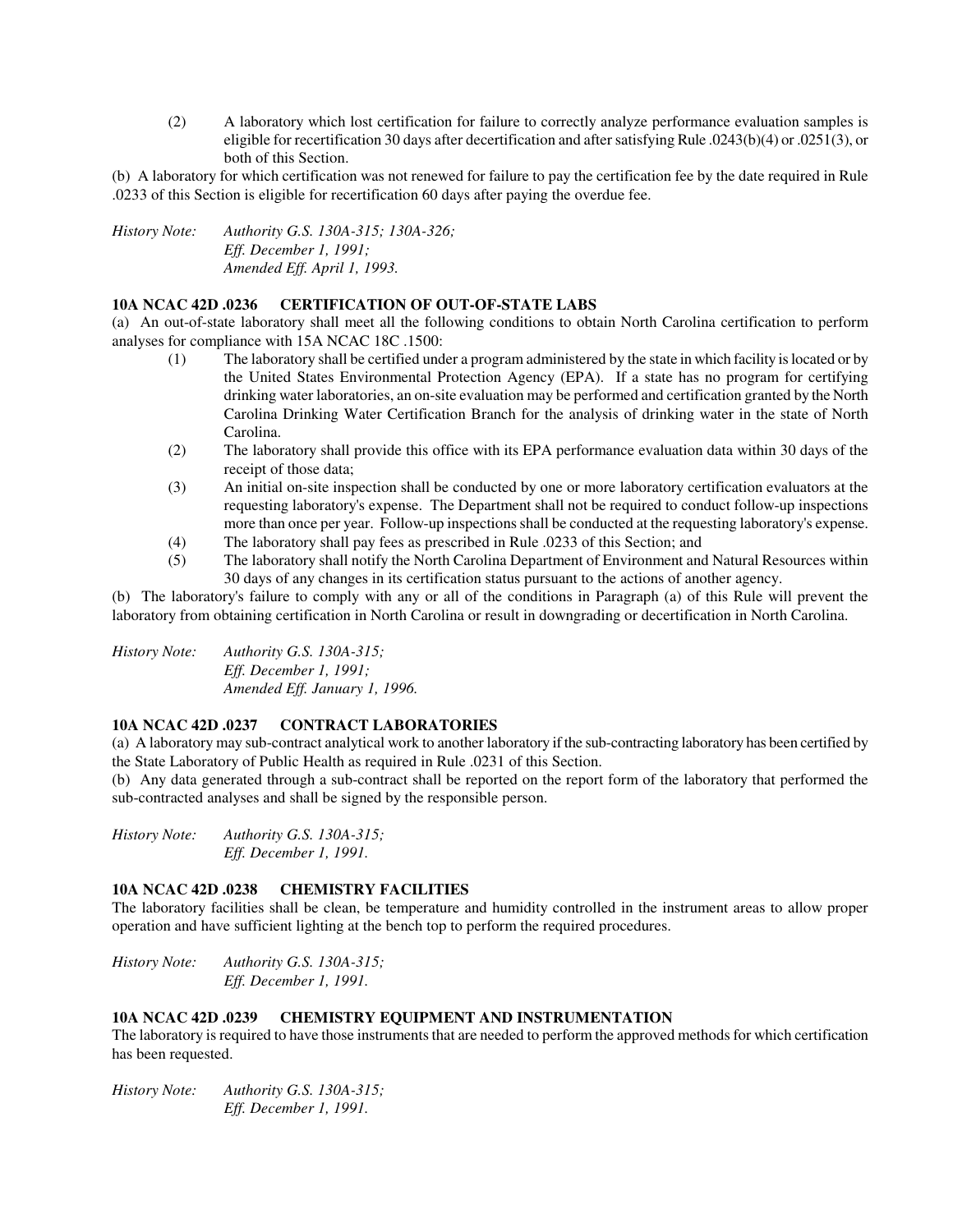#### **10A NCAC 42D .0240 CHEMISTRY LABORATORY PRACTICES**

The following chemistry laboratory practices shall apply:

- (1) General:
	- (a) Chemicals and reagents. Analytical reagent grade (AR) chemicals or better grade shall be used for analyses. Individual analytical methods in the approved references may specify additional requirements for the reagents to be used.
	- (b) Laboratory safety. Where safety practices are included in an approved method, they shall be strictly followed.
- (2) Inorganic Contaminants:
	- (a) Reagent water. The laboratory shall have a source of reagent water having a resistivity value of at least 0.5 megohms (less than 2.0 micromhos) at 25 C. Quality checks to meet these specifications shall be made at planned intervals of at least once per month.
	- (b) Glassware preparation. Glassware shall be washed in a warm detergent solution and thoroughly rinsed first with tap water and then with reagent water. This cleaning procedure is sufficient for general analytical needs, but the individual procedures shall be referred to for precautions to be taken against contamination of glassware.
- (3) Organic Contaminants:
	- (a) Reagent water. Reagent water for organic analysis shall be free of interferences for the analytes being measured. Water shall be treated when necessary to eliminate interferences.
	- (b) Glassware preparation. Glassware and sample bottles shall be washed in a detergent solution and thoroughly rinsed first in tap water and then in reagent water. Glassware shall have a final organic solvent rinse or shall be baked at 400 C for 30 minutes and then dried or cooled in an area free of organic contamination. Glassware shall be covered with organic-free aluminum foil during storage. Bottles and cap liners, used for collection of samples for determination of volatile organic chemicals (VOCs) shall be dried at 105 C for one hour, sealed, and stored in an area free of volatile organics.

*History Note: Authority G.S. 130A-315; Eff. December 1, 1991.* 

#### **10A NCAC 42D .0241 CHEMISTRY METHODOLOGY**

Minimum equipment requirements and methodology for individual parameters of chemical analyses shall be in accordance with methods adopted in 40 C.F.R. 141.23, 141.24, 141.30, 141.40(n)(11), and 143.4(b) which is hereby incorporated by reference including any subsequent amendments and editions. A list of methods may be obtained from the Division of Laboratory Services.

*History Note: Authority G.S. 130A-315; Eff. December 1, 1991; Amended Eff. January 1, 1996.* 

#### **10A NCAC 42D .0242 CHEMISTRY SAMPLE COLLECTION, HANDLING, AND PRESERVATION**

(a) A written sampling protocol with specific sampling instructions shall be available to sample collectors and available for inspection by the certification officer.

(b) The following handling and preservation requirements of samples shall apply:

- (1) Rejection of samples. The laboratory shall reject any samples taken for compliance purposes that do not meet the criteria in Subparagraphs  $(b)(2) - (b)(5)$  of this Rule, and shall notify the system or individual requesting the analyses.
- (2) Sample containers and preservation. The type of sample container and the required preservative for each inorganic contaminant shall meet the criteria adopted in 40 C.F.R. 141.23(k)(5), and 141.86(b)(2) which is hereby incorporated by reference including any subsequent amendments and editions. The type of sample container and required preservative for organic contaminants shall meet the criteria in the approved methods adopted in 40 C.F.R. 141.24, 141.30 and 141.40(n)(11) which is hereby incorporated by reference including any subsequent amendments and editions. A copy is available for inspection at the Division of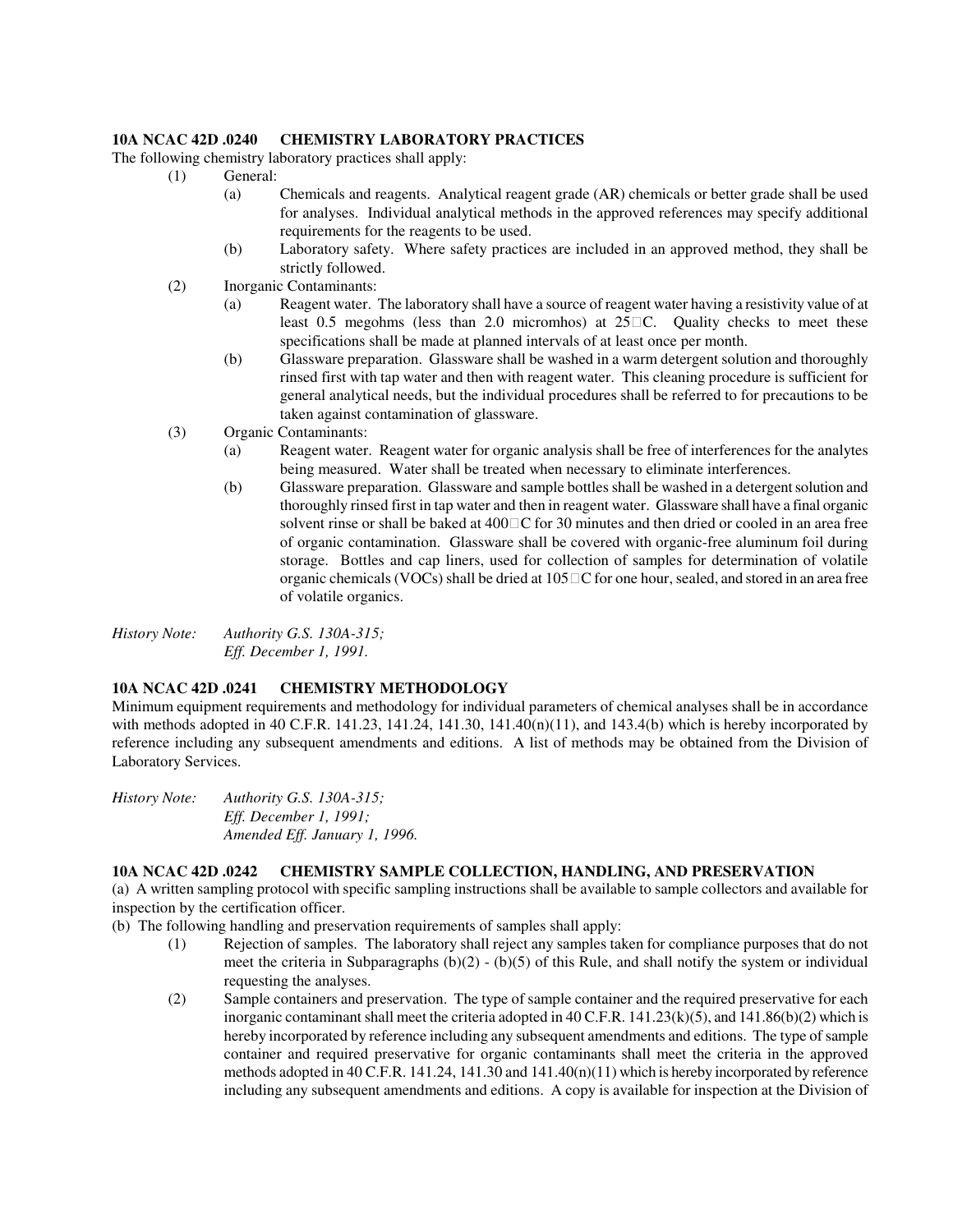Public Health, 1915 Mail Service Center, Raleigh, North Carolina 27699-1915. Copies of 40 C.F.R. 141- 143 may be obtained by contacting the EPA Drinking Water Hotline at 800-426-4791 at no charge.

- (3) Maximum Holding Times. Samples shall be analyzed within the maximum holding times listed in 40 C.F.R.  $123(k)(5)$  and  $141.86(k)(2)$  and those listed in the methods adopted in 40 C.F.R. 141.24, 141.30 and 141.40(n) which is hereby incorporated by reference including any subsequent amendments and editions. A copy is available for inspection at the Division of Public Health, 1915 Mail Service Center, Raleigh, North Carolina 27699-1915. Copies of 40 C.F.R. 141-143 may be obtained by contacting the EPA Drinking Water Hotline at 800-426-4791 at no charge.
- (4) Sample collection and transport. The laboratory shall accept only those samples which have been collected, identified, and transferred to the laboratory in accordance with the rules of this Section and 15A NCAC 18C .1500.
- (5) Sample report form. The sample report form shall contain the location; date; and time of collection; collector's name; preservative added; and any other special remarks concerning the sample. Sample report forms shall be approved by the State Laboratory of Public Health. Indelible ink shall be used to complete the form.
- *History Note: Authority G.S. 130A-315; Eff. December 1, 1991; Amended Eff. January 1, 1996.*

#### **10A NCAC 42D .0243 CHEMISTRY QUALITY ASSURANCE**

- (a) Certified laboratories must meet the following general requirements for chemistry quality assurance (QA):
	- (1) All quality control information shall be available for inspection by the certification officer.
		- (2) A manual of analytical methods and the laboratory's QA plan shall be available to the analysts.
		- (3) Class S weights or higher quality weights shall be available to make periodic checks on the accuracy of the balances. Checks shall be within range of the manufacturer's guidelines. A record of these checks shall be available for inspection. The specific checks and their frequency shall be as prescribed in the laboratory's QA plan or the laboratory's operations manual. These checks shall be performed at least once a month.
		- (4) Color standards or their equivalent, such as built-in internal standards, shall be available to verify wavelength settings on spectrophotometers. These checks shall be within the manufacturer's tolerance limits. A record of the checks shall be available for inspection. The specific checks and their frequency shall be as prescribed in the laboratory's QA plan or the laboratory's operations manual. These checks shall be performed at least every six months.
- (b) The laboratory shall analyze performance samples as follows:
	- (1) US EPA approved performance evaluation samples shall be analyzed annually in the first calendar quarter for each analyte, and by each method, for which the laboratory is or wishes to be certified. Additionally, US EPA approved performance samples for nitrate and nitrite shall be analyzed annually in the first and third calendar quarters by each method for which the laboratory is or wishes to be certified. All results shall be within the EPA acceptable limits as established by the sample providers. For any result analyzed in the first quarter falling outside of the established limits, a make-up sample shall be analyzed for that analyte in the second quarter. For any result analyzed in the third quarter falling outside of the established limits, a make-up sample shall be analyzed for that analyte in the fourth quarter.
	- (2) Double blind and blind samples shall be analyzed when submitted to a certified laboratory and results shall be within established control limits; these data shall be of equal weight to the EPA performance sample data and on site quality control sample data in determining the laboratory's certification status.
	- (3) On-site quality control samples shall be analyzed when presented to the laboratory by the certification evaluator and results shall be within established control limits. These data shall be of equal weight to the EPA performance evaluation sample data and the double blind sample data in determining the laboratory's certification status.
	- (4) A laboratory shall have correctly analyzed two out of the last three performance samples for each analyte for which it is certified. In the event that a laboratory is decertified for failing to correctly analyze two out of the last three performance samples, the laboratory shall correctly analyze two consecutive performance samples to have their certification reinstated. The performance samples shall be analyzed no less than 30 days apart. A laboratory with less than three performance samples shall have successfully analyzed a minimum of two performance samples before their certification status may be determined.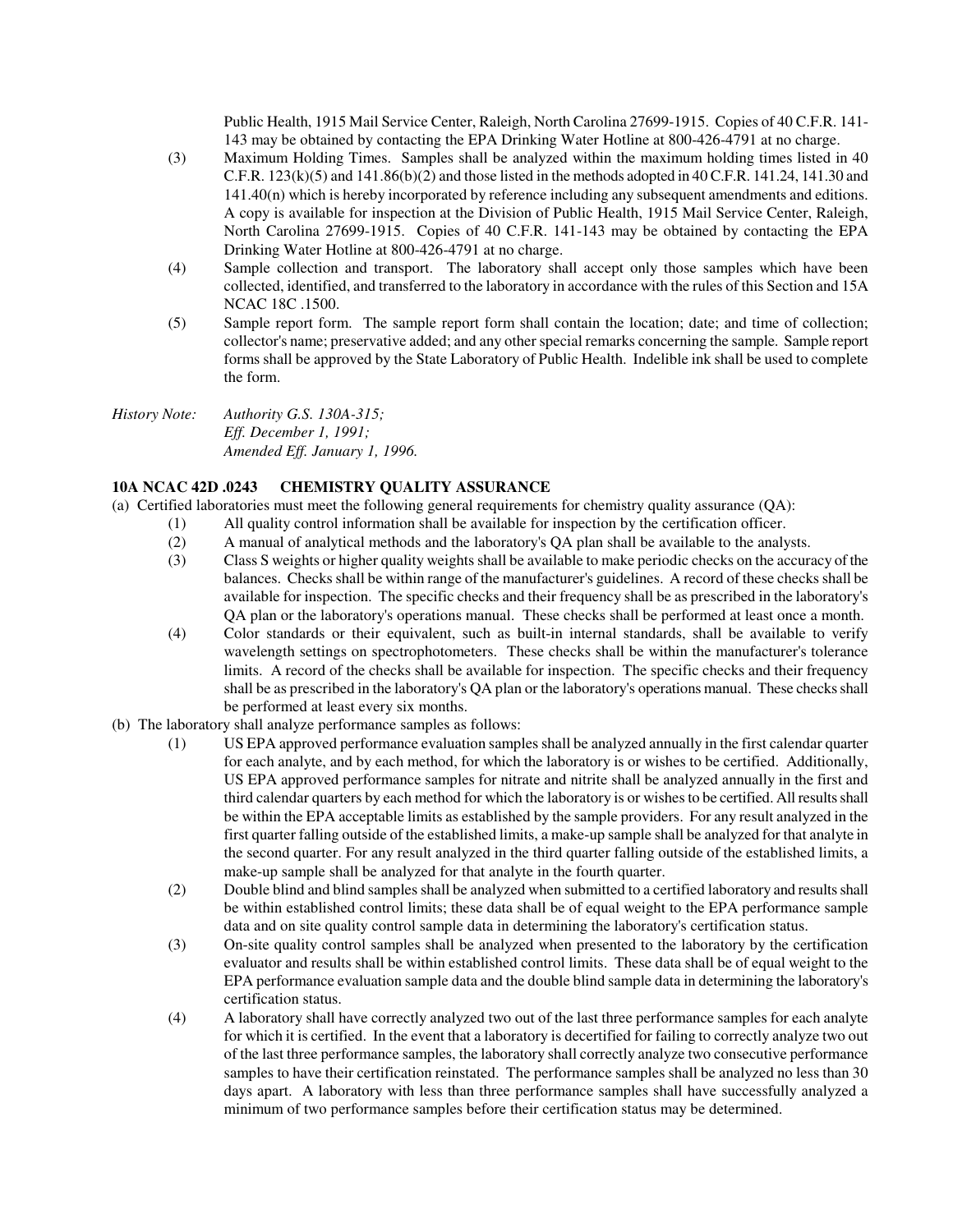(5) Unacceptable performance on any of the samples in Paragraph (b) of this Rule shall be corrected and explained in writing within 30 days and submitted to the certification evaluator.

(c) The minimum daily quality control (QC) for chemistry shall be as follows:

- (1) Inorganic Contaminants:
	- (A) Each laboratory analyzing samples for inorganic contaminants must prepare daily a standard curve composed of at least a reagent blank and three standards covering the sample concentration range. A standard curve is not required on each day of analysis for samples analyzed for Nitrate by manual cadmium reduction or for Cyanide. The standard curve shall be verified each day by analyzing a calibration standard and a reagent blank. The calibration standard must be within  $\pm$ 10 percent of its true value in order to use the standard curve. If it is not within 10 percent of the true value, a new standard curve shall be prepared.
	- (B) The laboratory shall analyze a QC sample (EPA QC sample or equivalent) at the beginning of the sample run, at the end of the sample run, and every 20 samples, with recoveries not to exceed  $\pm 10$ percent of the true concentration. The source of this QC sample shall be different from the source used for the calibration standards in Part  $(c)(1)(A)$  of this Rule.
	- (C) The laboratory shall run an additional standard or QC check at the laboratory's lowest detectable limit for the particular analyte. The laboratory shall not report a value lower than the lowest standard or QC check analyzed.
	- (D) The laboratory shall add a known spike to a minimum of 10 percent of the routine samples (except when the method specifies a different percentage, i.e. furnace methods) to determine if the entire analytical system is in control. The spike concentration shall not be less than the background concentration of the sample selected for spiking. The spike recoveries shall not exceed  $\pm 10$  percent of the true value.
	- (E) All compliance samples analyzed by graphite furnace shall be spiked to determine absence of matrix interferences with recoveries within  $\pm 10$  percent of the true value of the spike concentration.
	- (F) The laboratory shall run a duplicate sample every 10 samples with duplicate values within  $\pm$  10 percent of each other.
	- (G) Precision and accuracy data may be computed from the analyses of check samples of known value used in each analytical procedure. This data shall be available for inspection by the laboratory evaluator.
- (2) Organic Contaminants:
	- (A) Quality control specified in the approved methods referenced in Rule .0241 of this Section shall be followed.
	- (B) Analysis for regulated volatile organic chemicals under 15A NCAC 18C .1515 shall only be conducted by laboratories that have received conditional approval by EPA or the Department according to 40 C.F.R.  $141.24(g)(10)$  and  $(11)$  which is hereby incorporated by reference including any subsequent amendments and editions. A copy is available for inspection at the Department of Health and Human Services, Division of Public Health, 306 North Wilmington Street, Raleigh, North Carolina. Copies of 40 C.F.R. 141-143 may be obtained by contacting the EPA Drinking Water Hotline at 800-426-4791 at no charge.
	- (C) Analysis for unregulated volatile organic chemicals under 15A NCAC 18C .1516 shall only be conducted by laboratories approved under Part  $(c)(2)(B)$  of this Rule. In addition to the requirements of Part  $(c)(2)(B)$  of this Rule, each laboratory analyzing for EDB and DBCP shall achieve a method detection limit for EDB of 0.00001 mg/l and DBCP of 0.00002 mg/l, according to the procedures in Appendix B of 40 C.F.R. Part 136 which is hereby incorporated by reference including any subsequent amendments and editions. A copy may be obtained at no charge by contacting the Department of Health and Human Services, Division of Public Health, 306 North Wilmington Street, Raleigh, North Carolina.
	- (D) The laboratory shall achieve the method detection limits as listed in 40 CFR 141.24(f)(18) according to the procedures in Appendix B of 40 CFR Part 136 which is hereby incorporated by reference including any subsequent amendments and editions. A copy may be obtained at no charge by contacting the Department of Health and Human Services, Division of Public Health, 306 North Wilmington Street, Raleigh, North Carolina.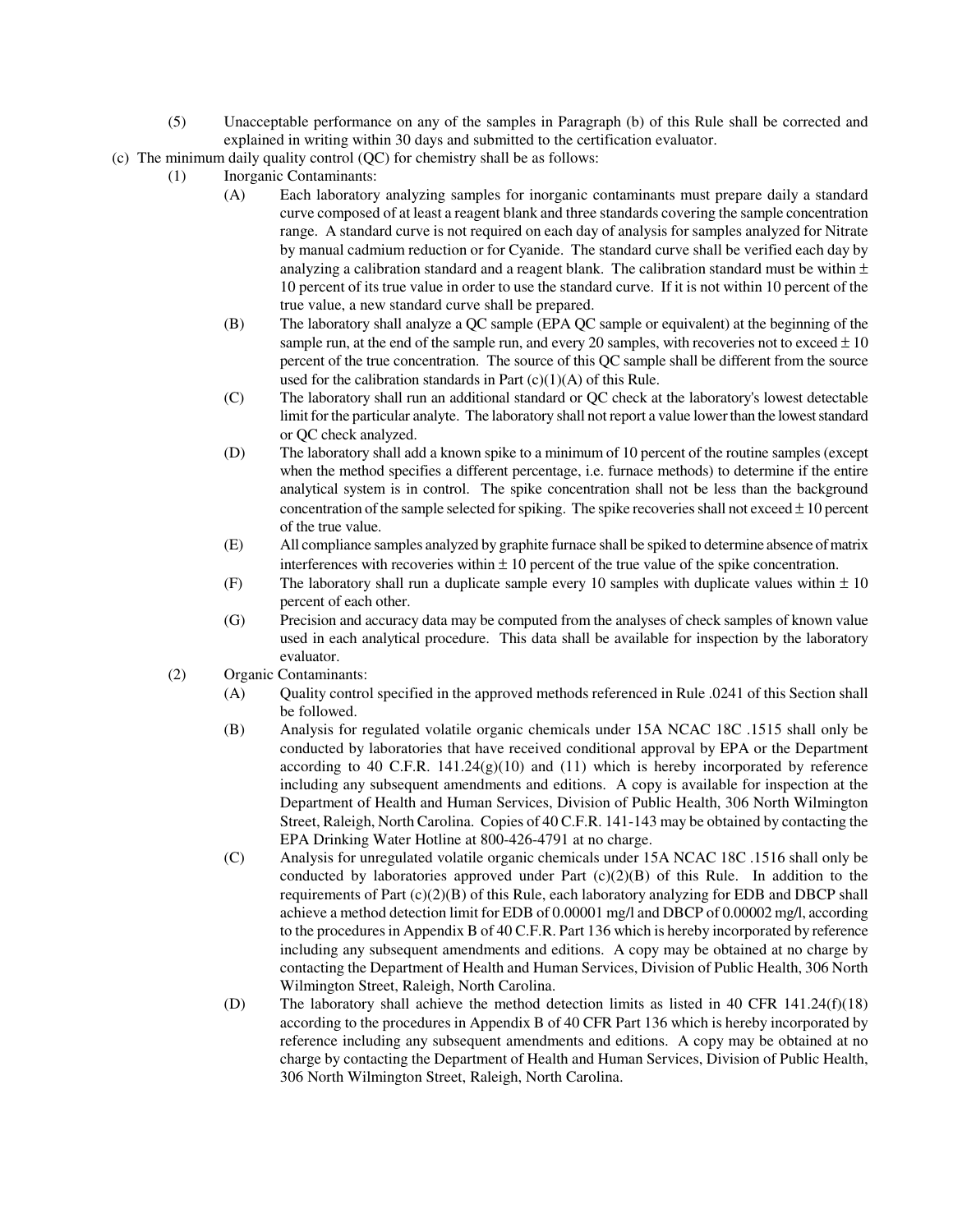*History Note: Authority G.S. 130A-315; Eff. December 1, 1991; Amended Eff. August 1, 1996; January 1, 1996; October 1, 1994; April 1, 1993; Temporary Amendment Eff. January 1, 2003; Amended Eff. August 1, 2004.* 

#### **10A NCAC 42D .0244 CHEMISTRY DATA**

Records of chemical analyses shall be kept by the laboratory in accordance with the EPA "Manual for Certification of Laboratories Analyzing Drinking Water", Chapter 4, Section 8, Records and Data Reporting, which is hereby incorporated by reference including any subsequent amendments and editions. A copy is available for inspection at the Division of Public Health, 1915 Mail Service Center, Raleigh, North Carolina 27699-1915. Nonprofit organizations or government agencies may obtain a copy by contacting the EPA Drinking Water Hotline at 800-426-4791. Other organizations may obtain a copy from the National Technical Information Service at 800-336-4700 for thirty five dollars (\$35.00).

*History Note: Authority G.S. 130A-315; Eff. December 1, 1991.* 

#### **10A NCAC 42D .0245 CHEMISTRY ACTION RESPONSE**

All laboratory results exceeding maximum contaminant levels shall be reported to the Public Water Supply Section of the Division of Environmental Health within 48 hours. All other laboratory results shall be reported in accordance with the Public Water Supply rules in 15A NCAC 18C.

*History Note: Authority G.S. 130A-315; Eff. December 1, 1991.* 

#### **10A NCAC 42D .0246 MICROBIOLOGY FACILITIES**

Laboratory facilities shall be clean, temperature and humidity controlled, and have sufficient lighting at bench tops to perform the required procedures. The laboratory shall have provisions for disposal of microbiological waste.

*History Note: Authority G.S. 130A-315; Eff. December 1, 1991.* 

#### **10A NCAC 42D .0247 MICROBIOLOGY EQUIPMENT/SUPPLIES/ASSOCIATED QUALITY CONTROL**

(a) A laboratory seeking certification for microbiological analyses of water shall have available, or have access to, the items required for the total coliform and fecal coliform procedures as listed in the EPA "Manual for the Certification of Laboratories Analyzing Drinking Water", Chapter 5, Section 3, Laboratory Equipment and Supplies which is hereby incorporated by reference including any subsequent amendments and editions, except that Sections 3.2.2, 3.5.4 and 3.11.6 are not incorporated by reference. A copy is available for inspection at the Division of Public Health, 1915 Mail Service Center, Raleigh, North Carolina 27699-1915. Nonprofit organizations or government agencies may obtain a copy by contacting the EPA Drinking Water Hotline at 800-426-4791. Other organizations may obtain a copy from the National Technical Information Service at 800-336-4700 for thirty five dollars (\$35.00).

(b) In addition to the items and procedures incorporated by reference in Paragraph (a) of this Rule the laboratory shall have available the items and follow the procedures listed in this Paragraph:

- (1) Balance. Calibrate the balance monthly using class S or S-1 reference weights. Check the balance with a minimum of three traceable weights which bracket the laboratory weighing needs.
- (2) Autoclave. The autoclave shall be checked at least weekly with a maximum registering thermometer. Heat sensitive tape or spore strips or ampules may be used during each autoclave cycle and results recorded.
- (3) Fecal Coliform Waterbath:
	- (A) A temperature of 44.5C 0.2C shall be maintained.
	- (B) A thermometer graduated in 0.1C increments shall be used to monitor temperature.
	- (C) The water level shall be sufficient to reach the upper level of media in tubes.
	- (D) On days used, record temperature at least twice per day with readings separated by at least four hours.

*History Note: Authority G.S. 130A-315;*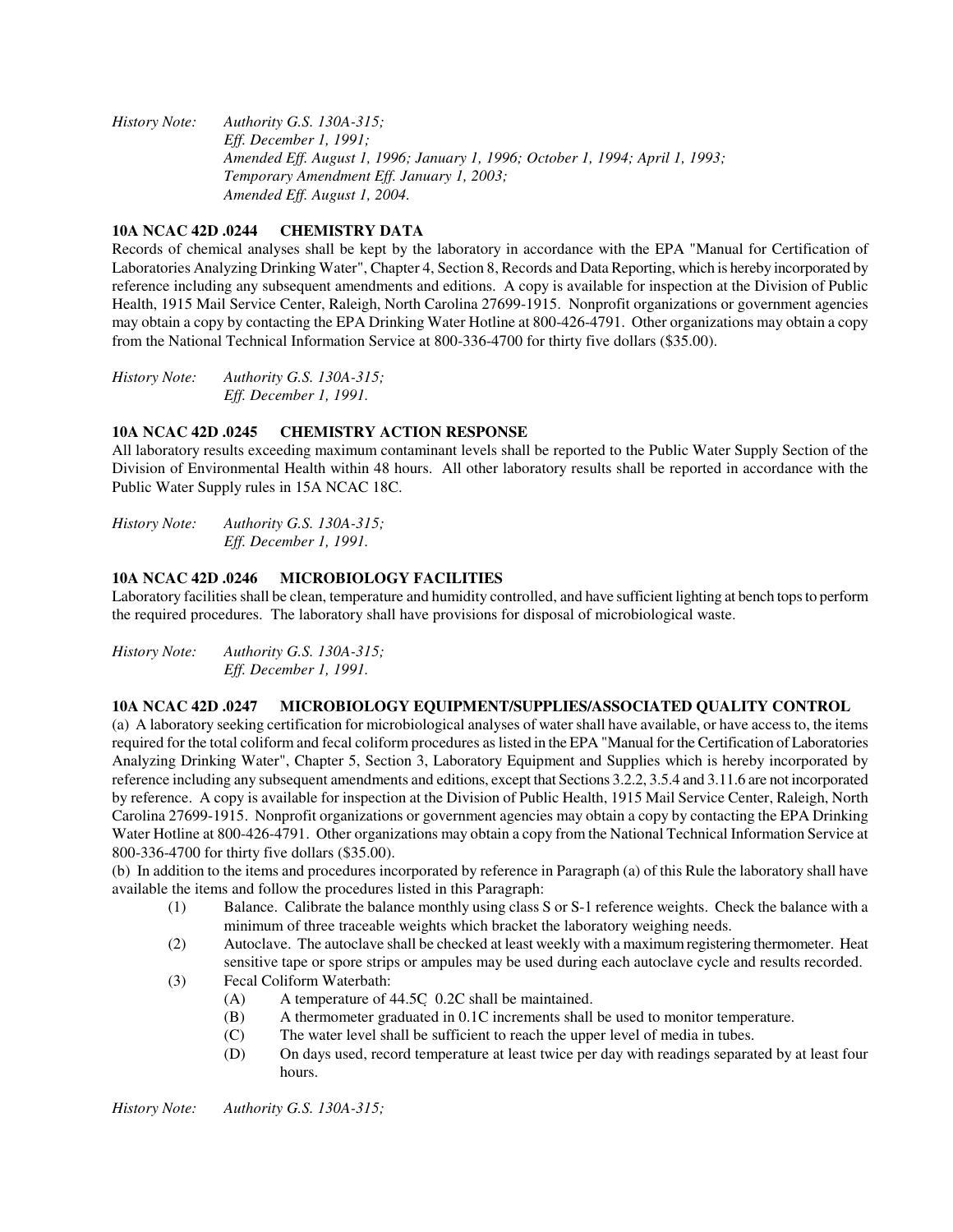*Eff. December 1, 1991; Amended Eff. January 1, 1996.* 

#### **10A NCAC 42D .0248 MICROBIOLOGY GENERAL LABORATORY PRACTICES**

(a) The general laboratory practices for microbiological analyses shall be in accordance with those listed in the EPA "Manual for the Certification of Laboratories Analyzing Drinking Water", Chapter 5, Section 4, General Laboratory Practices, which is hereby incorporated by reference including any subsequent amendments and editions, except that Sections 4.6.2-4.6.11 are not incorporated by reference. A copy is available for inspection at the Division of Public Health, 1915 Mail Service Center, Raleigh, North Carolina 27699-1915. Nonprofit organizations or government agencies may obtain a copy by contacting the EPA Drinking Water Hotline at 800-426-4791. Other organizations may obtain a copy from the National Technical Information Service at 800-336-4700 for thirty five dollars (\$35.00).

(b) The laboratory shall follow the additional laboratory practices:

(1) Membrane Filter Media:

Use m-Endo broth or agar or LES Endo broth or agar in the single step or enrichment techniques. Ensure that ethanol used in rehydration procedure is not denatured. Prepare medium in a sterile flask and use a boiling water bath or, if constantly attended, a hot plate with a stir bar to bring medium to the boiling point. Do not boil medium. Final pH shall be 7.2 0.2.

- (2) Multiple Tube Fermentation (MTF) Media:
	- (A) Use double strength lauryl sulfate broth or lactose broth in the presumptive test and single strength brilliant green lactose bile (BGLB) broth in the confirmed test. Autoclave media at 121°C for 12 minutes. Final pH shall be6.8 0.2 or 7.2 0.2 for BGLB broth.
	- (B) If MTF media are refrigerated after sterilization, incubate overnight at 35°C 0.5°C before use. Discard tubes showing growth or bubbles. Use MTF media prepared in tubes with loose fitting closures within one week. Store broth media in screw cap tubes or bottles no longer than three months, provided media are stored in the dark. Discard media if evaporation exceeds 10 percent of original volume.
	- (C) LES Endo agar shall be used for the completed test. Refrigerate medium and use within two weeks.
- (3) Clark's Total Coliform Medium:
	- (A) Autoclave for 12 minutes at 121°C. Allow space between bottles.
	- (B) Final pH shall be 6.8 0.2.
	- (C) Store prepared medium in screw capped culture bottle no longer than three months; discard if evaporation exceeds 10 percent of original volume.
- (4) EC Medium (for fecal coliforms):
	- (A) Autoclave for 12 minutes at 121°C.
	- (B) Examine tubes after sterilization to insure that inverted inner tubes are free of air bubbles and that the vials are at least partially covered with medium.
	- (C) Incubate refrigerated sterilized medium overnight at 35°C 0.5°C; discard tubes that show growth or bubbles.
	- (D) Store prepared medium in screw cap tubes.
	- (E) Final pH shall be 6.9 0.2.
- (5) EC + MUG Medium (for detection of fecal coliforms-E. coli):
	- (A) Autoclave medium at 121°C (gas tubes shall not be used).
	- (B) Final pH shall be 6.9 0.2.
	- (C) Store prepared medium in screw cap tubes no longer than three months.
- (6) MMO-MUG Test Medium (for Total Coliform and E. coli):
	- (A) The laboratory shall not prepare this medium from basic ingredients.
	- (B) Each lot purchased shall be tested for performance by inoculation with three control bacteria: Escherichia coli, a total coliform other than E. coli (e.g., Klebsiella pneumoniae) and a noncoliform (e.g. Pseudomonas aeruginosa).

These control organisms shall be stock cultures or commercially available discs impregnated with the organism. Incubate these controls at 35°C 0.5°C for 24 hours, and read and record result.

(C) Do not autoclave.

(7) Fecal Coliform Membrane Filter Medium (for enumeration of fecal coliform in source water) .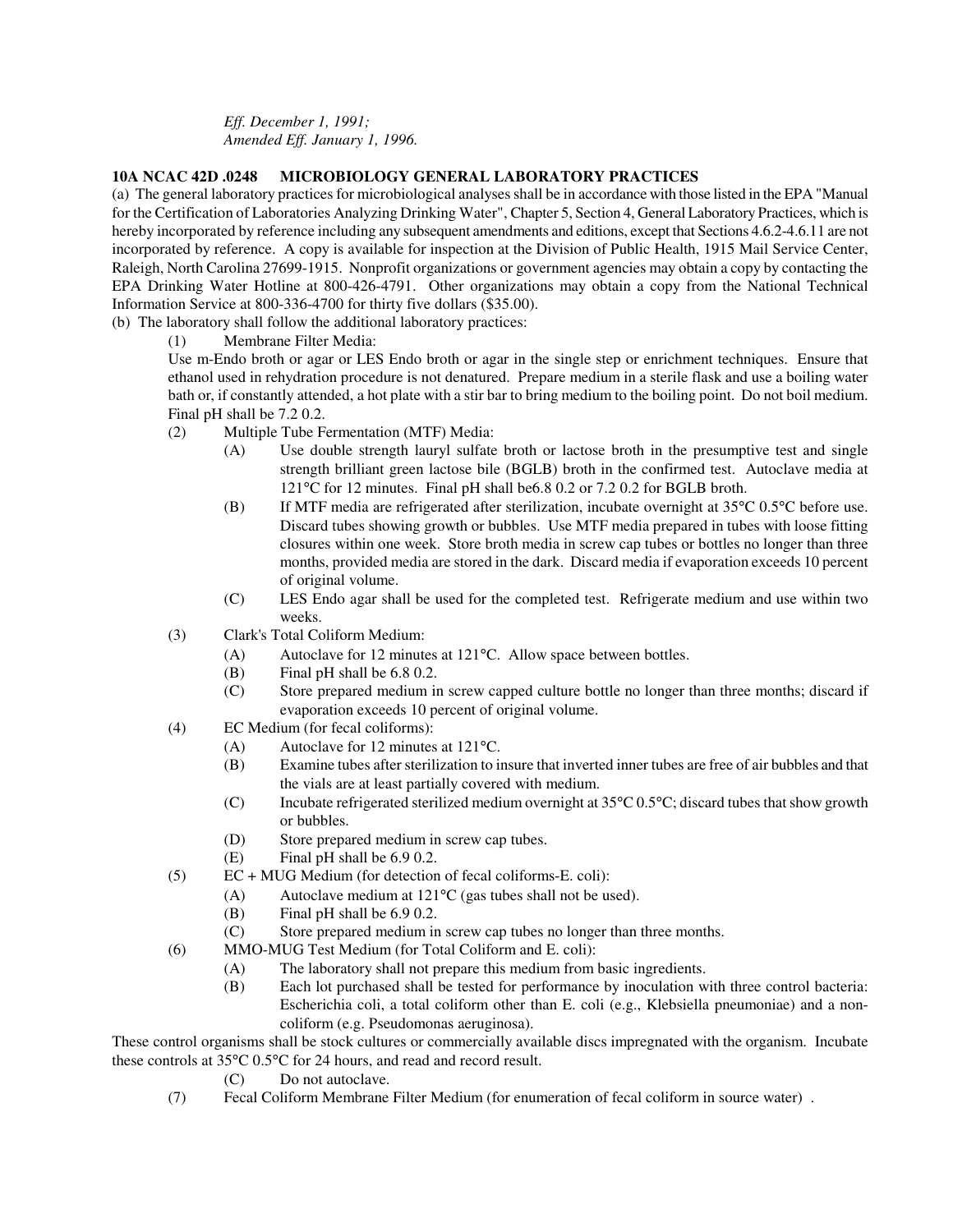- (A) Rehydrate medium in reagent water containing 10 ml of 1 percent rosolic acid in 2N NaOH. Bring it to the boiling point; do not autoclave.
- (B) Autoclave for 12 minutes at 121°C.
- (C) Final pH shall be 7.4 0.2.
- (D) Refrigerate unused prepared medium; discard after 96 hours.
- (8) Heterotrophic Plate Count (HPC) Medium:
	- (A) Autoclave HPC agar at 121°C for 15 minutes.
	- (B) Final pH shall be 7.0 0.2.
	- (C) Temper melted agar at 44°-46°C before pouring.
	- (D) Hold melted agar no longer than four hours. Do not melt sterile agar medium more than once.

*History Note: Authority G.S. 130A-315; Eff. December 1, 1991; Amended Eff. January 1, 1996; April 1, 1993.* 

#### **10A NCAC 42D .0249 MICROBIOLOGY METHODOLOGY**

(a) Minimum equipment requirements and methodology for microbiological analyses shall be in accordance with the methods adopted in 40 CFR 141.21(f) which is hereby incorporated by reference including any subsequent amendments and editions, except that Nutrient Agar plus MUG in 40 CFR 141.21(f)(6)(11) is not incorporated by reference. A copy is available for inspection at the Division of Public Health, 1915 Mail Service Center, Raleigh, North Carolina 27699-1915. Copies of 40 CFR 141-143 may be obtained by contacting the EPA Drinking Water Hotline at 800-426-4791 at no charge.

(b) For total coliform analysis the laboratory shall maintain certification for one or more of the approved methods as specified in this Paragraph:

- (1) The Membrane Filter Procedure (MF) may be used for drinking water when the sample is free from interference (e.g. turbidity and particulates). A laboratory must be approved for a second analytical procedure when MF is used.
- (2) The Multiple Tube Fermentation (MTF) procedure may be used for analyzing drinking water that contains particulates or other interfering substances and may be used as the back up or the sole approved method.
- (3) The ONPG-MUG Test and the Colisure Test may be used for analyzing drinking water that contains particulates. These methods may be used as the back up or the sole approved method.
- (c) A laboratory shall maintain certification for one of the approved methods for fecal coliform analysis.

(d) For all procedures in Paragraph (a) of this Rule the laboratory shall incubate inoculated culture within 30 minutes of inoculation.

| <i>History Note:</i> | Authority G.S. 130A-315;      |
|----------------------|-------------------------------|
|                      | <i>Eff. December 1, 1991;</i> |
|                      | Amended Eff. January 1, 1996. |

#### **10A NCAC 42D .0250 MICROBIOLOGY SAMPLE COLLECTION, HANDLING AND PRESERVATION**

(a) For sample collecting, handling, and preservation, there shall be strict adherence to correct sampling procedures, complete identification of the sample, and prompt transfer of the sample to the laboratory as described in "Standard Methods for the Examination of Water and Wastewater", American Water Works Association, Part 9060, which is incorporated by reference including any subsequent amendments and editions. A copy is available for inspection at the Division of Public Health, 1915 Mail Service Center, Raleigh, North Carolina 27699-1915. Copies may be obtained from the American Water Works Association, Customer Service, 6666 West Quincy Avenue, Denver, Colorado 80235 at the cost of one hundred twenty dollars (\$120.00).

(b) Minimum sample frequency and sample location shall be that specified in 15A NCAC 18C .1534.

(c) The collector shall be trained in sampling procedures or written instructions shall be provided by the laboratory.

(d) The water shall be sampled after maintaining a steady flow for two or three minutes to clear service line. The tap shall be free of aerator, strainer, hose attachment, or water purification devices.

(e) The sample volume shall be a minimum of 100 ml. The sample bottle must be filled only to the shoulder to provide space for mixing.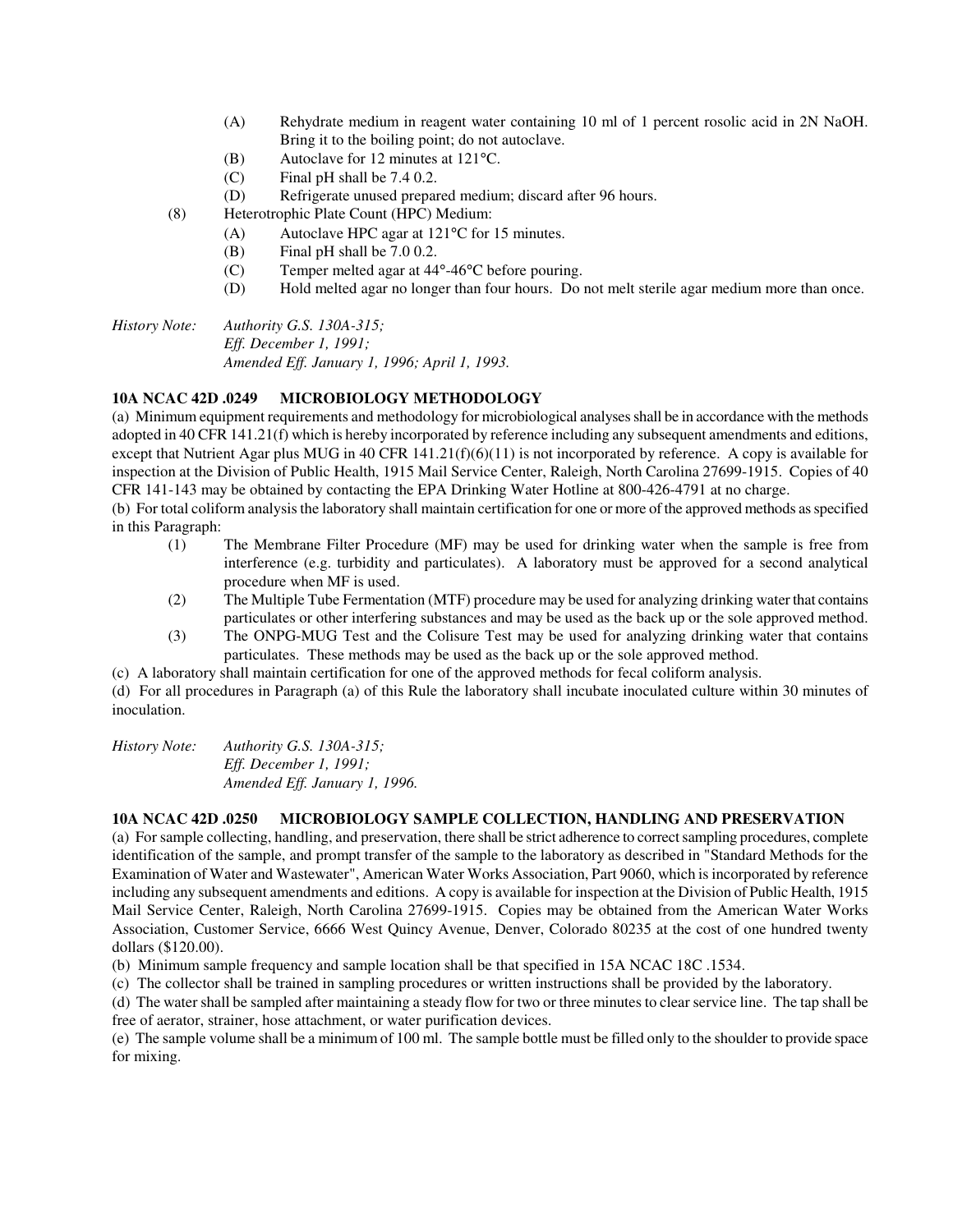(f) The sample report form shall be completed immediately after collection with location, date and time of collection, chlorine residual, collector's name, and remarks. The report shall be on a form provided by the North Carolina Public Water Supply Section.

(g) Date and time of sample arrival shall be added to the sample report form when the sample is received in the laboratory. (h) Samples shall be received and analyzed within 30 hours of time of collection. Samples that are not analyzed within 30 hours must be rejected and a new sample must be collected.

*History Note: Authority G.S. 130A-315; Eff. December 1, 1991; Amended Eff. January 1, 1996; October 1, 1994.* 

#### **10A NCAC 42D .0251 MICROBIOLOGY QUALITY ASSURANCE**

Requirements for quality assurance are as follows:

- (1) A written quality assurance (QA) plan shall be available for review.
- (2) Records on analytical quality control tests on media and equipment shall be prepared and retained for five years.
- (3) A performance level of 75 percent shall be maintained for each method for which a laboratory is, or wishes to be certified. This 75 percent average shall be calculated from the 10 most recent performance sample data points from water performance studies, double blind, blind and on-site samples.
- (4) The laboratory shall comply with all quality control requirements in Rules .0247 and .0248 of this Section.

*History Note: Authority G.S. 130A-315; Eff. December 1, 1991; Amended Eff. January 1, 1996.* 

#### **10A NCAC 42D .0252 MICROBIOLOGY DATA**

(a) Where the laboratory has the responsibility for microbiological sample collections, the sample collector shall complete a sample report form immediately after each sample is taken. The information on the form includes sample identification number, sample collector's name, time and date of collection, arrival time and date in the laboratory and other information as required.

(b) Results of microbiological analyses shall be calculated and entered on the sample report form to be forwarded to the Public Water Supply Section of the Division of Environmental Health. A careful check shall be made to verify that each result was entered correctly from the bench sheet and initialed by the analyst.

(c) A copy of the microbiological sample report form shall be retained by the laboratory for five years. If results are entered into a computer storage system, a printout of the data shall be returned to the laboratory for verification with bench sheets.

*History Note: Authority G.S. 130A-315; Eff. December 1, 1991; Amended Eff. January 1, 1996.* 

#### **10A NCAC 42D .0253 MICROBIOLOGY ACTION RESPONSE**

All laboratory results exceeding maximum contaminant levels shall be reported to the Public Water Supply Section of the Division of Environmental Health within 48 hours. All other laboratory results shall be reported in accordance with the Public Water Supply rules in 15A NCAC 18C.

*History Note: Authority G.S. 130A-315; Eff. December 1, 1991.* 

#### **10A NCAC 42D .0254 RADIOCHEMISTRY FACILITIES**

A laboratory seeking certification for performance of radiochemical analyses of public water supplies shall meet the following requirements:

(1) The counting instrument(s) required for measurement of those radionuclides described in 15A NCAC 18C .1500 shall be located in a separate room from rooms in which samples and standards are being prepared or other types of chemical analyses are being performed. The temperature of this room shall not exceed 27°C. Temperature variation under normal operating conditions shall not exceed 3°C.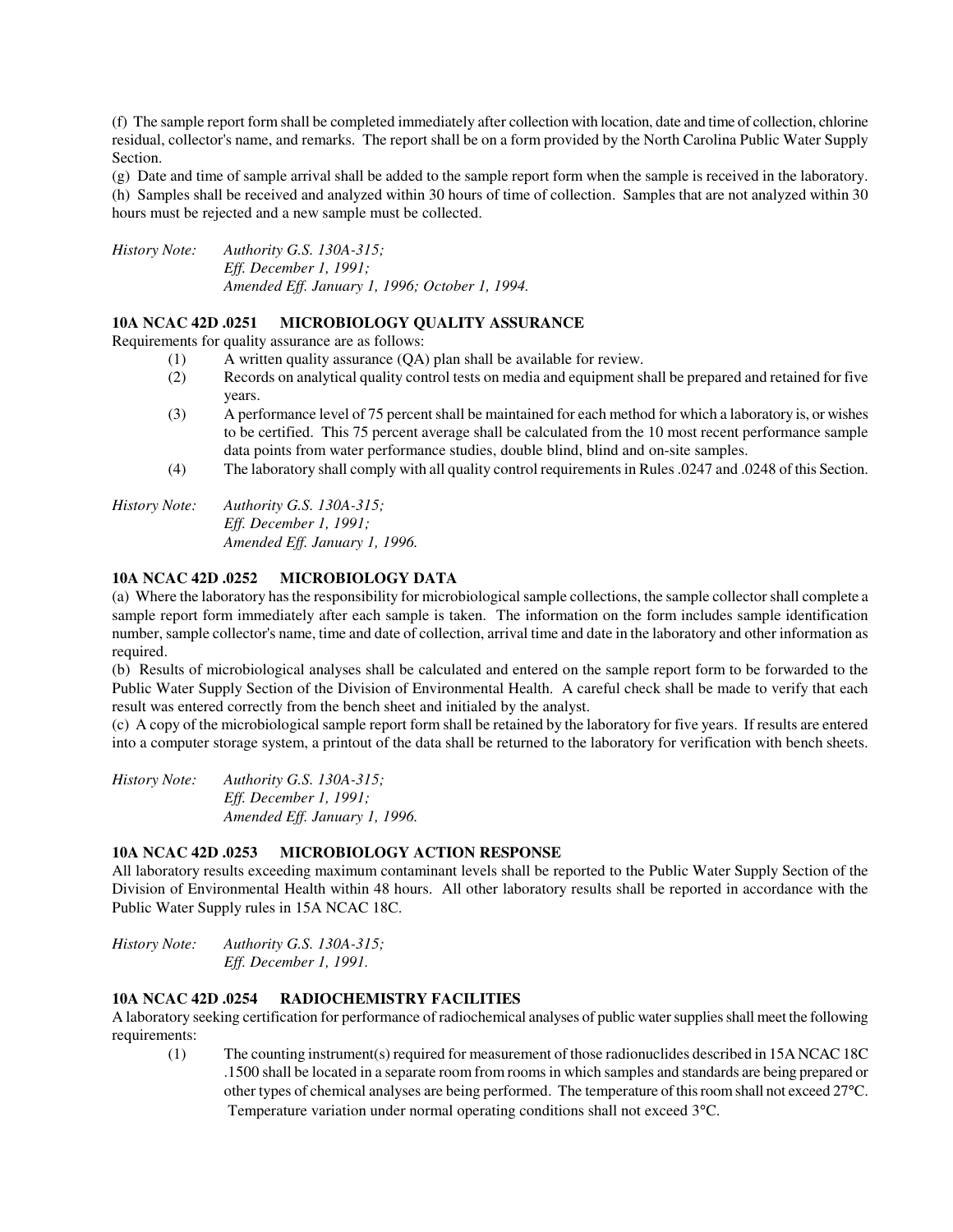- (2) All instruments shall be properly grounded, and a regulated power supply, either external or internal, shall be available to each instrument.
- (3) In areas where radioactive standards are being prepared, care shall be taken to minimize contamination of surfaces and personnel. Bench surfaces shall be an impervious material covered with absorbent paper, or trays (stainless steel, plastic, or fiberglass) lined with absorbent paper.
- (4) Laboratory space shall be 200 square feet per person and shall contain no less than 6 linear feet of bench space per analyst and include the following:
	- (a) sink with hot and cold running water;
	- (b) electrical outlets (120 V a.c. grounded);
	- (c) source of distilled or deionized water;
	- (d) gas supply (natural gas or liquified petroleum); a propane cylinder with proper attachments may be permitted in laboratories doing limited amounts of analytical work;
	- (e) vacuum line, pump, or aspirator; and
	- (f) exhaust hood.

*History Note: Authority G.S. 130A-315; Eff. December 1, 1991.* 

#### **10A NCAC 42D .0255 RADIOCHEMISTRY EQUIPMENT**

(a) The only instruments required shall be those needed to perform the specific radiochemical analyses for which the laboratory is being certified. Those instruments shall meet the specifications as listed in the EPA "Manual for the Certification of Laboratories Analyzing Drinking Water", Chapter 6, Section 3, Laboratory Equipment and Supplies, which is hereby incorporated by reference including any subsequent amendments and editions. A copy is available for inspection at the Division of Public Health, 1915 Mail Service Center, Raleigh, North Carolina 27699-1915. Nonprofit organizations or government agencies may obtain a copy by contacting the EPA Drinking Water Hotline at 800-426-4791. Other organizations may obtain a copy from the National Technical Information Service at 800-336-4700 for thirty five dollars (\$35.00).

(b) In addition, the laboratory shall have the following instruments if they are required for the radiochemical analyses:

- (1) Conductivity meter. Readable in ohms or mhos, with a range of 2 to 2.5 million ohms or equivalent mhos + 1 percent, and a sensitivity of 0.33 percent or better. Meter may be either line/bench or battery/portable.
- (2) Fluorometer. Capable of detecting 0.0005 ug of uranium.

*History Note: Authority G.S. 130A-315; Eff. December 1, 1991.* 

#### **10A NCAC 42D .0256 RADIOCHEMISTRY GENERAL LABORATORY PRACTICES**

A laboratory seeking certification for performing radiochemical analyses shall meet the following requirements:

- (1) Glassware preparations. All glassware shall be washed in a warm detergent solution and thoroughly rinsed in tap water. A distilled water rinse shall follow the tap water rinse. Additional cleaning procedures shall only by required if they are specified in an analytical method.
- (2) Water quality. All water used in preparation of reagents, standards, and samples shall have resistance values greater than  $0.5$  megohms (less than  $2.0$  micromhos)/cm at  $25$  C.
- (3) Chemicals and reagents. Analytical reagent grade (AR) chemicals shall be used for most analyses.
- (4) Storage of radioactive standards and radioactive wastes. There shall be an enclosed and properly labeled area, either within the analytical laboratory or in a separate room, for the safe storage (in suitable containers) of standards, samples, and radioactive wastes.
- (5) Standards and sample preparation. There shall be a designated area within the laboratory for preparation of radioactive standards and samples. Precautions shall be taken in this area to ensure against radioactive contamination. Provisions shall be made for safe storage and disposal of radioactive wastes and for monitoring of the work area.

*History Note: Authority G.S. 130A-315; Eff. December 1, 1991.* 

#### **10A NCAC 42D .0257 RADIOCHEMISTRY METHODS**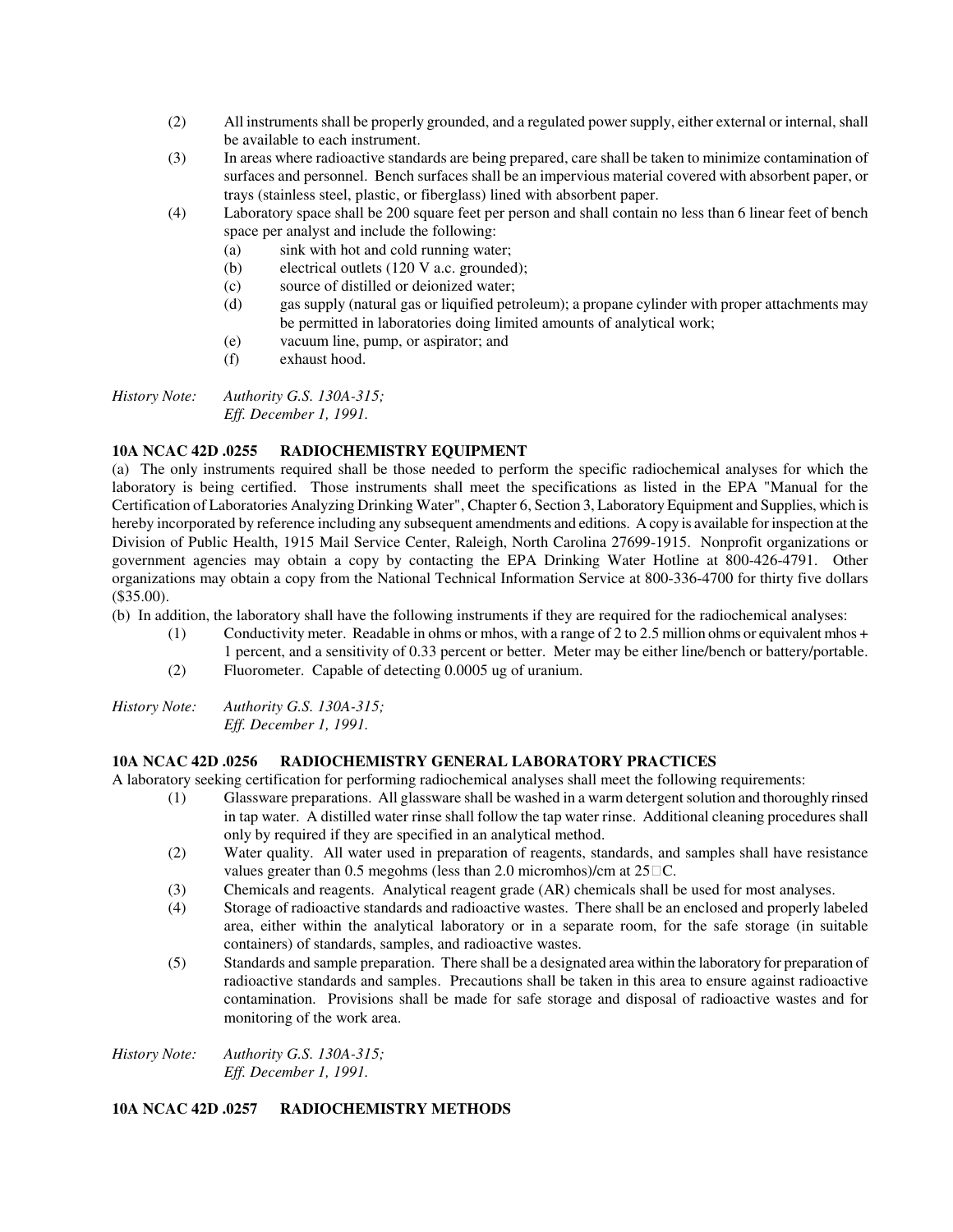Minimum requirements and methods for radiochemical analyses shall be made in accordance with methods adopted in 15A NCAC 18C .1522 and may be obtained from the Division of Public Health, 1915 Mail Service Center, Raleigh, North Carolina 27699-1915.

*History Note: Authority G.S. 130A-315; Eff. December 1, 1991.* 

#### **10A NCAC 42D .0258 RADIOCHEMISTRY SAMPLE COLLECTION/HANDLING/PRESERVATION**

(a) Minimum requirements of sample handling for radiochemical analyses including sample container, preservation, and major instrumentation shall meet the criteria in Table VI-I in the EPA "Manual for the Certification of Laboratories Analyzing Drinking Water", which is hereby incorporated by reference including any subsequent amendments and editions. A copy is available for inspection at the Division of Public Health, 1915 Mail Service Center, Raleigh, North Carolina 27699-1915. Nonprofit organizations or government agencies may obtain a copy by contacting the EPA Drinking Water Hotline at 800-426-4791. Other organizations may obtain a copy from the National Technical Information Service at 800-336-4700 for thirty five dollars (\$35.00).

(b) Samples shall be collected in containers provided by the laboratory.

(c) If composited samples are to be analyzed, the compositing shall be performed in the laboratory.

(d) Sample report form. The sample report form shall contain the location; date and time of collection; collector's name; preservative added; and any other special remarks concerning the sample. Sample report forms shall be approved by the N.C. Public Water Supply Section. Indelible ink shall be used to complete the form.

*History Note: Authority G.S. 130A-315; Eff. December 1, 1991.* 

#### **10A NCAC 42D .0259 RADIOCHEMISTRY QUALITY CONTROL**

Requirements for quality control of radiochemical analyses shall be as follows:

- (1) Quality control data and records shall be available for inspection.
	- (2) The laboratory shall participate at least twice each year in those EPA laboratory intercomparison studies that include each of the analyses for which the laboratory is, or wants to be, certified. Analytical results shall be within control limits described in "Environmental Radioactivity Laboratory Intercomparison Studies" Program-FY-1977 (EPA-600/4-77-001), which is hereby incorporated by reference including any subsequent amendments and editions. A copy is available for inspection at the Division of Public Health, 1915 Mail Service Center, Raleigh, North Carolina 27699-1915. A copy may be obtained by contacting the EPA Office of Research and Development at 513-569-7562 at no charge.
	- (3) The laboratory shall participate once each year in an appropriate unknown performance study administered by EPA. Analytical results shall be within control limits established by EPA for each analysis for which the laboratory is, or wants to be, certified.
	- (4) Operating manuals and calibration protocols for counting instruments shall be available to analysts and technicians.
	- (5) Calibration data and maintenance records on all radiation instruments and analytical balances shall be maintained in a permanent record.
	- (6) The following specifications shall be included in minimum daily quality control:
		- (a) To verify internal laboratory precision for a specific analysis, a minimum of 10 percent duplicate analyses shall be performed. The difference between duplicate measurements shall be less than two times the standard deviation of the specific analysis as described in EPA-600/4-77-001. If the difference exceeds two standard deviations, calculations and procedures shall be examined, and samples shall be reanalyzed.
		- (b) When 20 or more specific analyses are performed each day, a performance standard and a background sample shall be measured with each 20 samples. If less than 20 specific analyses are performed in any one day, a performance standard and a background sample shall be measured along with the samples.
		- (c) Quality control performance charts, or performance records, shall be available for inspection.

*History Note: Authority G.S. 130A-315; Eff. December 1, 1991.*